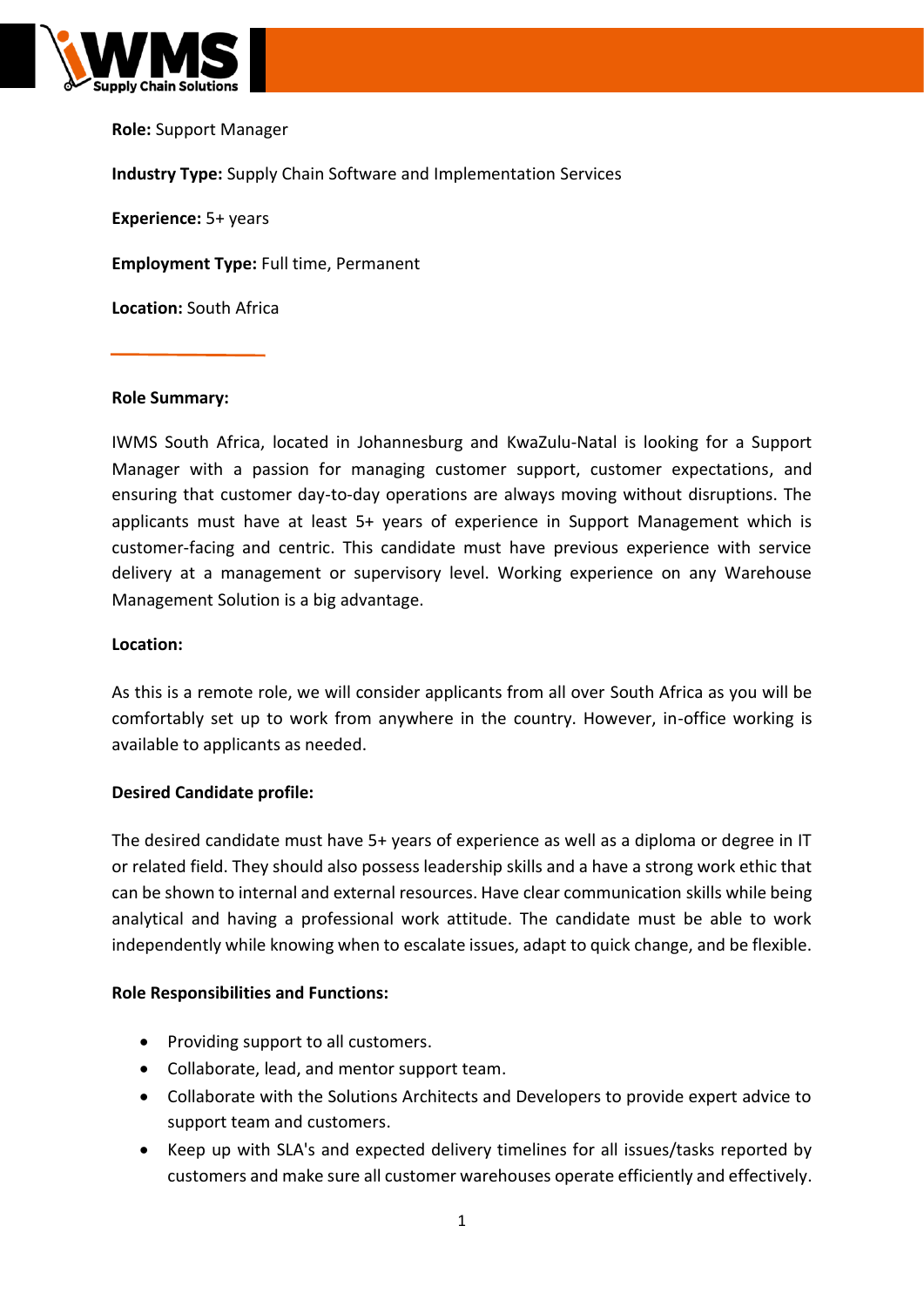

- Monitor and identify potential issues, mitigate, maintain, and measure stability for all support customers following the Operational Health guidelines.
- Be resourceful and provide adequate reporting and collaborate with the Executive Team, Support Team, and the Customer Team (top-down levels and vice versa).
- Ensuring the support team follow the process that have been laid out and enable continuous improvement.
- Grow and develop the support team by applying forward-thinking and strategic alliances by being accountable and owning the department across all elements (internal and external).
- Ensure all Coding Standards & best practices are conformed to Support/Organizations expectations.
- Ability to manage conflict and offer suitable resolutions.
- Be reliable and dependable: Attitude towards a deadline; confidence in the output. Ability to fulfil expectations consistently by commitment to quality, fair means, and deadlines.
- Maintain a high degree of customer service when responding to support issues.
- Communication in all channels customer-oriented and internal. The ability to express facts and ideas in an effective manner, usage, style, and presentation of ideas in a meaningful term and listen effectively and clarify as needed, facilitates an atmosphere of open communication.
- Favourable product technical knowledge for SQL, Korber WMS, or any equivalent; WebWise and Architect Skills which are on Korber WMS specific.

# **Job Requirements:**

- Diploma, Degree in IT or related field.
- ITIL or Service Delivery Manager Training will be an advantage.
- Project management or Change management training.
- Proven experience as a Support Manager, preferably in the Supply Chain & Logistics environment, Distribution Centre, Warehouse, or Retail.
- Prior experience in a managerial or supervisory role.
- Top-notch oral, written communication, and interpersonal abilities ability to communicate effectively with internal and external stakeholders.
- Capacity to accept and utilize constructive criticism.
- Energetic, curious, hardworking, and enthusiastic.
- Strong analytical and problem-solving skills.
- Able to work productively and autonomously from a remote location.
- HighJump (Now Körber Supply Chain) certification would be an added advantage.
- Fluent in English.